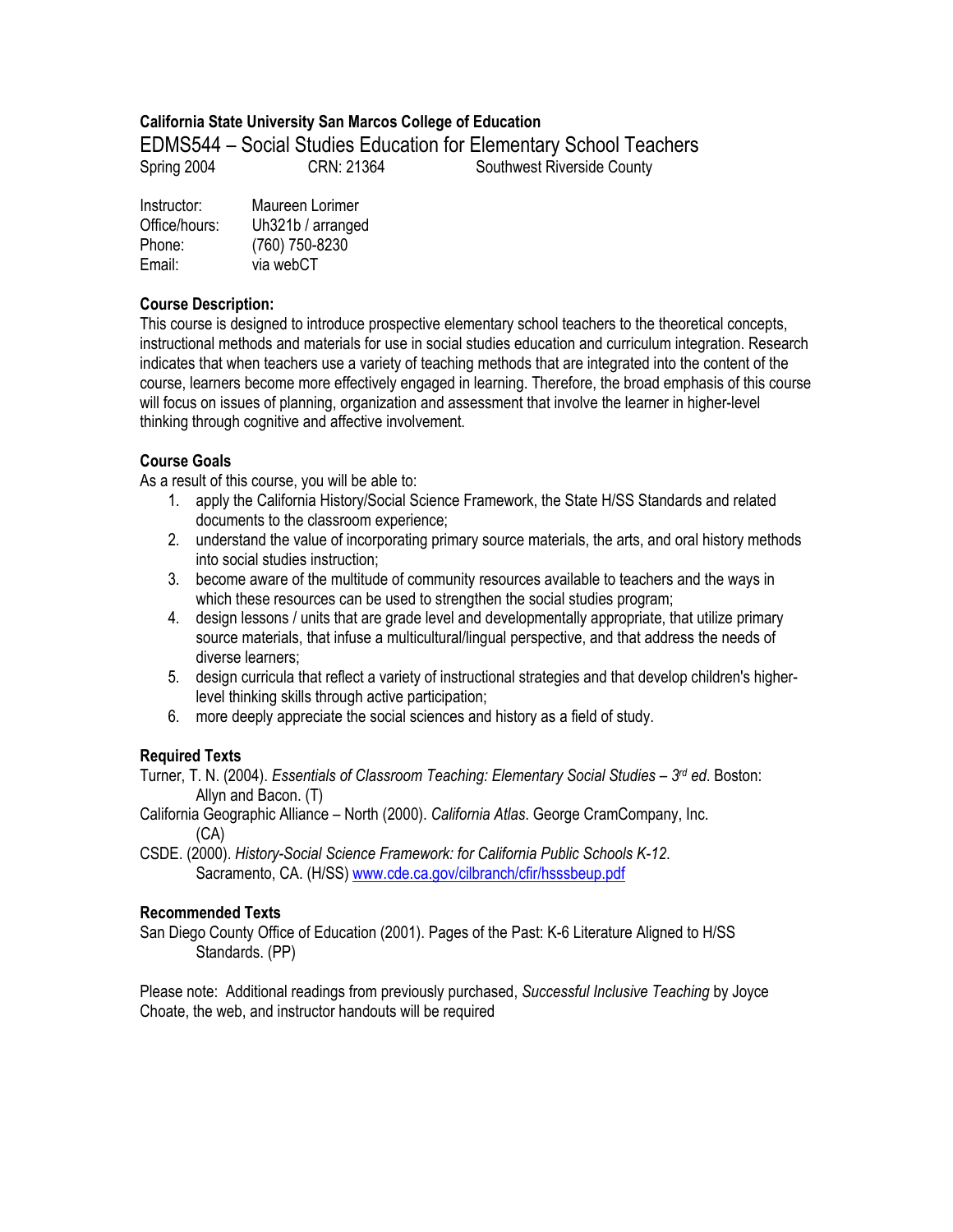### **Professionalism and Attendance**

This course deals with complex material processed in a variety of ways. Structured interactions, group processes, oral presentations, guided discussion of readings, and self-disclosure exercises are the norm. Students are expected to have read assigned materials by the date indicated in the syllabus, and should be prepared to discuss readings individually or in variously structured groups. The degree of your engagement in these processes forms the basis for points assigned. Due to the fast paced and highly interactive nature of the course, regular attendance and full participation are expected: teaching and learning is difficult (if not impossible) if one is not present for and engaged in the process. Therefore, the above College Attendance Policy is amplified as follows:

**1**. Missing more than 1 class meeting will result in the reduction of one letter grade.

**2.** Arriving late or leaving early on more than two occasions will result in the reduction of one letter grade. **3.** Illness and emergency circumstances will be considered/negotiated on a case-by-case basis. *Please notify the instructor in writing (email) as soon as possible* so that handouts can be saved for you. These measures should not be considered punitive, as students are expected to establish appropriate personal, academic and career-ladder priorities. Therefore these measures should be viewed as taking appropriate individual responsibility for one's own learning in a democratic, collaborative and reciprocallearning environment.

Because this course is part of an accredited program that leads to professional certification, students are expected to demonstrate behavior consistent with a professional career. In particular students must: **1. Complete all assignments on time**. Late assignments will receive a 20% reduction in points for each day late. Occasionally a student may be asked to revise an assignment. If so, the revised work must be submitted no later than one week after it was returned and may not be eligible for full credit. If you are absent when an assignment is due, you may submit the work via email (except for Physical Model) so that it is not counted late. Receipt of the assignment will be returned by the instructor.

**2. Interact professionally and collaborate responsibly with your colleagues**. Teacher education is a professional preparation program and students will be expected to adhere to standards of dependability, academic honesty and writing achievement.

### **California Commission on Teacher Credentialing Standards Alignment**

The course objectives, assignment, and assessments have been aligned with the CTC standards for the Multiple Subjects Credential. Please be sure to incorporate artifacts from this class into your final comprehensive portfolio. The following standards are addressed in this class:

# **Primary Standards**

- 3: Relationships Between Theory and Practice
- 4: Pedagogical Thought and Reflective Practice
- 5: Equity, Diversity, and Access to the Core Curriculum
- 8: Pedagogical Preparation for Subject-Specific Content Instruction

### **Secondary Standards**

- 6: Opportunities to Learn and Reflect on Teaching in all Subject Areas
- 7: Preparation to Teach Reading-Language Arts
- 9: Using Computer-Based Technology in the Classroom
- 10: Preparation for Learning to Create a Supportive, Healthy Environment for Student Learning
- 11: Preparation to Use Educational Ideas and Research
- 12: Professional Perspectives Toward Student Learning and the Teaching Profession
- 13: Preparation to Teach English Learners
- 14: Preparation to Teach Special Populations in General Education Classrooms

*The Standards identified above are addressed in EDMS 544 through class discussions, activities, oral/visual presentations, and written assignments.*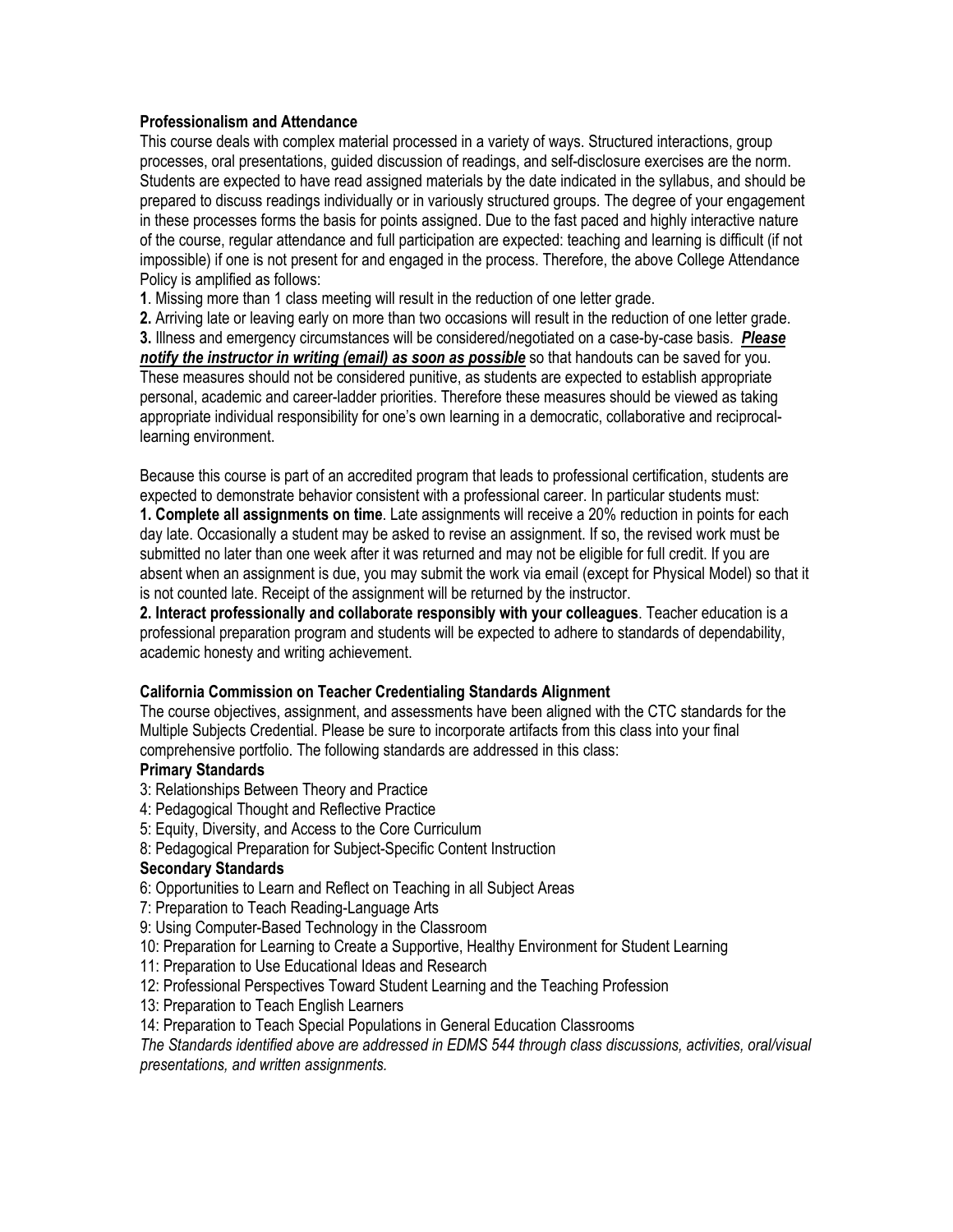# **Teacher Performance Expectation (TPE) Competencies**

This course is designed to help teachers seeking the Multiple Subjects Credential to develop the skills, knowledge, and attitudes necessary to assist schools and districts in implementing effective programs for all students. The successful candidate will be able to merge theory and practice in order to realize a comprehensive and extensive educational program for all students. The following TPEs are addressed in this course:

Primary Emphasis:

TPE 1a: Subject Specific pedagogical Skills for a MS Teaching Assignment

- TPE 2: Monitoring Student Learning During Instruction
- TPE 4: Making Content Accessible
- TPE 5: Student Engagement
- TPE 6: Developmentally Appropriate Teaching Practices
- TPE 6 a & b: Developmentally Appropriate Practices in Grades K-3 and 4-8<br>TPE 9: State of Practional Planning
- Instructional Planning
- TPE 10: Instructional Time

# **Secondary Emphasis:**

TPE 3: Interpretations and Use of Assessments

- TPE 6d: Developmentally Appropriate Practices for Special Education
- TPE 7: Teaching English Learners
- TPE 8: Learning About Students
- TPE 11: Social Environment
- TPE 12: Professional, Legal, and Ethical Obligation
- TPE 13: Professional Growth
- TPE 14: Technology
- TPE 15: Issues of Social Justice and Equity

*Teacher Performance Expectations identified above are addressed in EDMS 544 through class discussions, activities, oral/visual presentations, and written assignments*.

### **CLAD Competencies supported by this course:**

*Part 3: Culture and Cultural Diversity*

- I.A. Definitions of culture<br>I.C. Intragroup differences
- Intragroup differences
- I.D. Physical geography and its effects on culture
- II.A What teachers should learn about their students
- II.B. How teachers can learn about their students
- II.C. How teachers can use what they learn about their students *(culturally responsive pedagogy)*
- III.A. Concepts of cultural contact
- III.D. Strategies for conflict resolution
- IV.A. Historical perspectives
- IV.B. Demography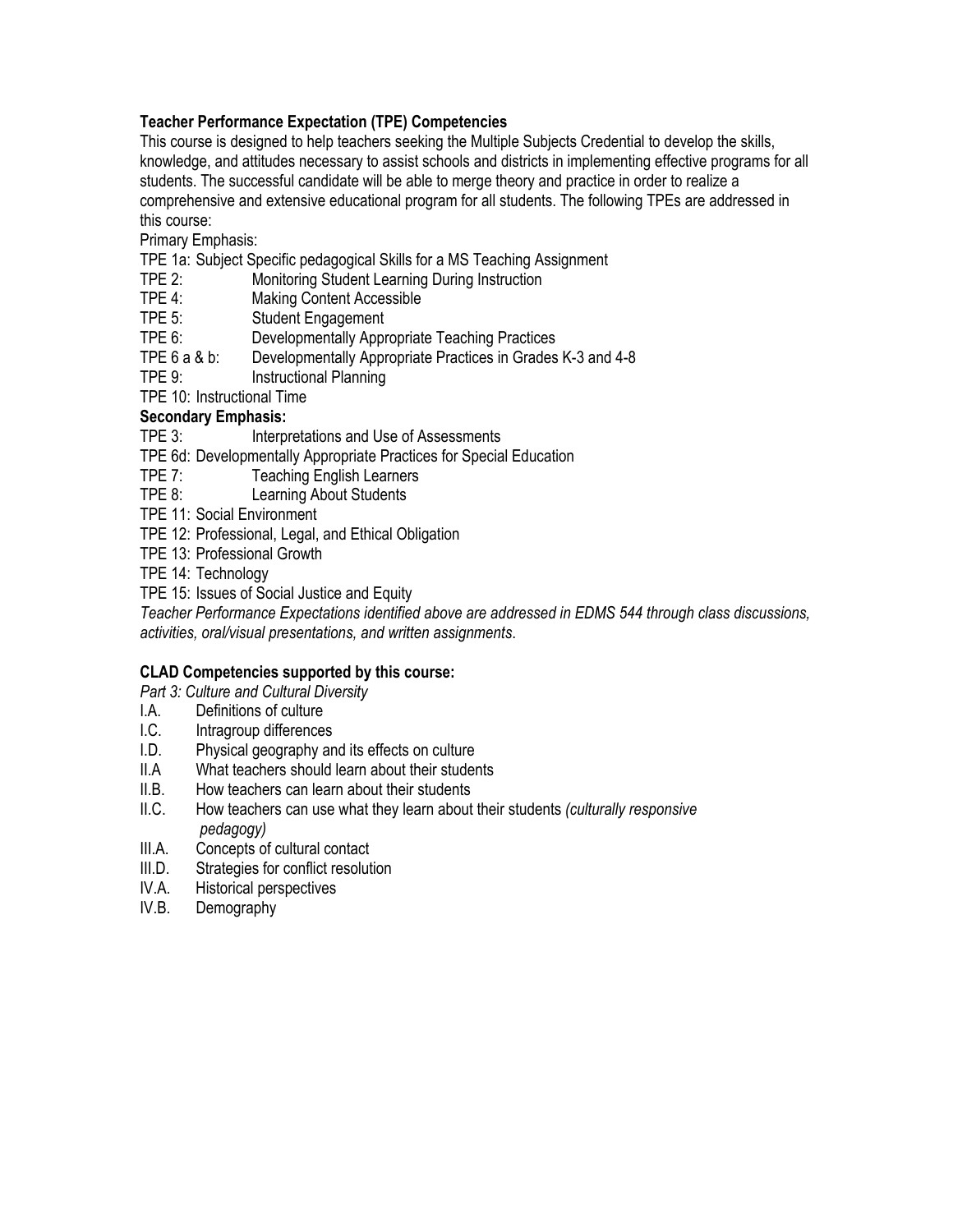# **Assignments**

Detailed instructions for some course assignments will be available on webCT.

## **Learning Logs (30 points)**

(TPEs addressed through this assignment are: 1a, 2, 3, 4, 5, 6, 6a, 6b, 6d, 7, 8, 9, 10, 11, 12) The assigned readings provide an important foundation for your increasing understanding of how to effectively teach social studies. To aid you in remembering the readings, you are asked to respond to each reading assignment by coming to class with a one page summary (use two 8.5x11" blue books) of the key points from the reading. Please structure each page with:

## (1) your name,

(2) reading identification (T:8, for example),

(3) 3 key points from the reading (you may include graphics),

(4) a paragraph towards the bottom that connects the reading to your perspectives/ experience,

(5) one question that the reading assignment prompts you to ask at this time.

Learning logs will be shared at the beginning of each class session, and will be collected at the end of the course.

# **Finding the Social Studies in You! A Physical Model P/F**

(TPEs addressed through this assignment are: 1a, 4, 6a, 6b, 7, 8, 11)

Have you ever tried to explain who you are through six social studies disciplines? For this assignment you will reintroduce yourself to our class by creating a physical model that illustrates aspects of you through each of the disciplines. You may use photographs, drawings, cut-outs, objects, your imagination, etc. This activity models a way to engage your students, and will demonstrate your understanding of the disciplines. Aim to present for 4-5 minutes.

## **Book Chat (30 points)**

(TPEs supported through this activity are: 1a, 4, 5, 6a, 6b, 7, 9, 15)

A wealth of children's literature exists that strongly supports the state standards for teaching social studies. For this assignment you and a partner will select one book from Pages of the Past appropriate for your grade level unit plan. You will present your book chat orally by explaining how your book can be used to advance children's thinking about key social studies concepts. Your handout will include a lesson plan that incorporates your book. (more details to come)

# **Community Resource / Field Trip Project (50 points)**

(TPEs supported through this assignment are: 1a, 2, 3, 4, 5, 6a, 6b, 7, 9, 10, 13) In this assignment you will explore and share information about a field trip site in San Diego County. By designing a variety of pre, during, and post-trip teaching activities, as well as questions you might ask during the visit, you will be able to plan an educational (rather than purely recreational) field trip. (more details to come)

# **Oral History Project (40 points)**

(TPEs supported through this assignment are: 1a, 2, 3,4, 5, 6a, 6b, 7, 8, 9, 10, 11) Collecting oral histories is an exciting way to help children understand that "history" is found all around us and is being continually created. In this project, you will conduct an oral history interview of a person about a topic that relates to the social studies curriculum.

To support your interview, you will bring to class on the designated day a primary source object (artifact, document, photographs, etc.) of significance to the person/topic of the interview. We will then create a "classroom museum" in which everyone shares his/her object and provides a 5 minute oral presentation giving the object's background and how it could be used in teaching. (more details to come).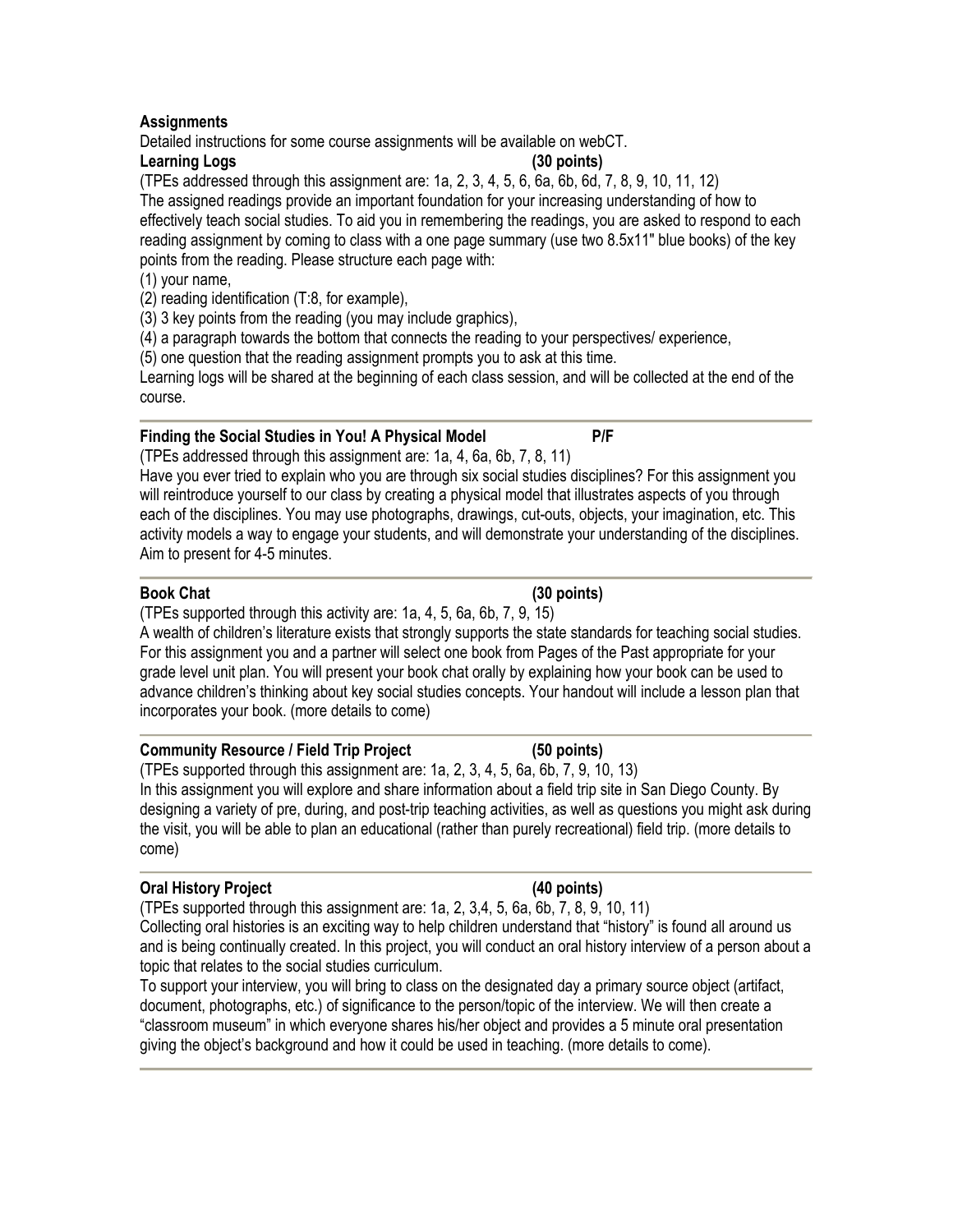#### **Mock Interview (25 points)**

(TPEs supported through this assignment are: 1a, 4, 5, 6a, 6b, 9, 13) Imagine you are at a job interview and were just asked: "How will you teach social studies in your classroom?" To prepare for this mock interview please jot down, at least, five (5) of the most important concepts or ideas you learned in EDMS 544. This information will be integrated with the learnings from your other courses.

#### **Assignments and Grading**

| <b>Assignment Points</b>      |     |
|-------------------------------|-----|
| Participation/Professionalism | 25  |
| Learning Logs                 | 30  |
| Self Model                    | P/F |
| <b>Book Chat</b>              | 30  |
| <b>Community Field Trip</b>   | 50  |
| Oral History Project          | 40  |
| Mock Interview                | 25  |
| TOTAL:                        | 200 |
|                               |     |

Grading Scale:

A 181 - 200 points

B 161 - 180 points

C 141 - 160 points

D 121 - 140 points

Remember! You must maintain a B average (3.0 GPA) in your teacher education courses to receive a teaching credential from the State of California.

### **CSUSM College of Education Attendance Policy**

Due to the dynamic and interactive nature of courses in the College of Education, all students are expected to attend all classes and participate actively. At a minimum, students must attend more than 80% of class time, or s/he may not receive a passing grade for the course at the discretion of the instructor. Individual instructors may adopt more stringent attendance requirements. Should the student have extenuating circumstances, s/he should contact the instructor as soon as possible. (Approved: 12/19/97)

### **Disabled Student Services Office**

Students with disabilities requiring reasonable accommodations must be approved for services through the Disabled Student Services Office (DSS) in Craven Hall 5205 at (760) 750-4905 or TTY (760) 750-4909. Eligible students may contact John Segoria during his office hours or in a more private setting in order to ensure confidentiality.

#### **Statement on Plagiarism**

Any evidence of cheating or plagiarism (defined as presenting the words or ideas of others as your own) will result in a failing grade for that assignment and a letter regarding the incident to be placed in your file in the Dean of Student's Office. Please read "Academic Honesty" in Academic Regulations and CSUSM Policies (found in your catalog or student handbook) and see me if you have any more questions about what constitutes plagiarism or cheating. Note that on written assignments exact quotes must be placed in quotation marks. All quoted and paraphrased work must be cited in the text.